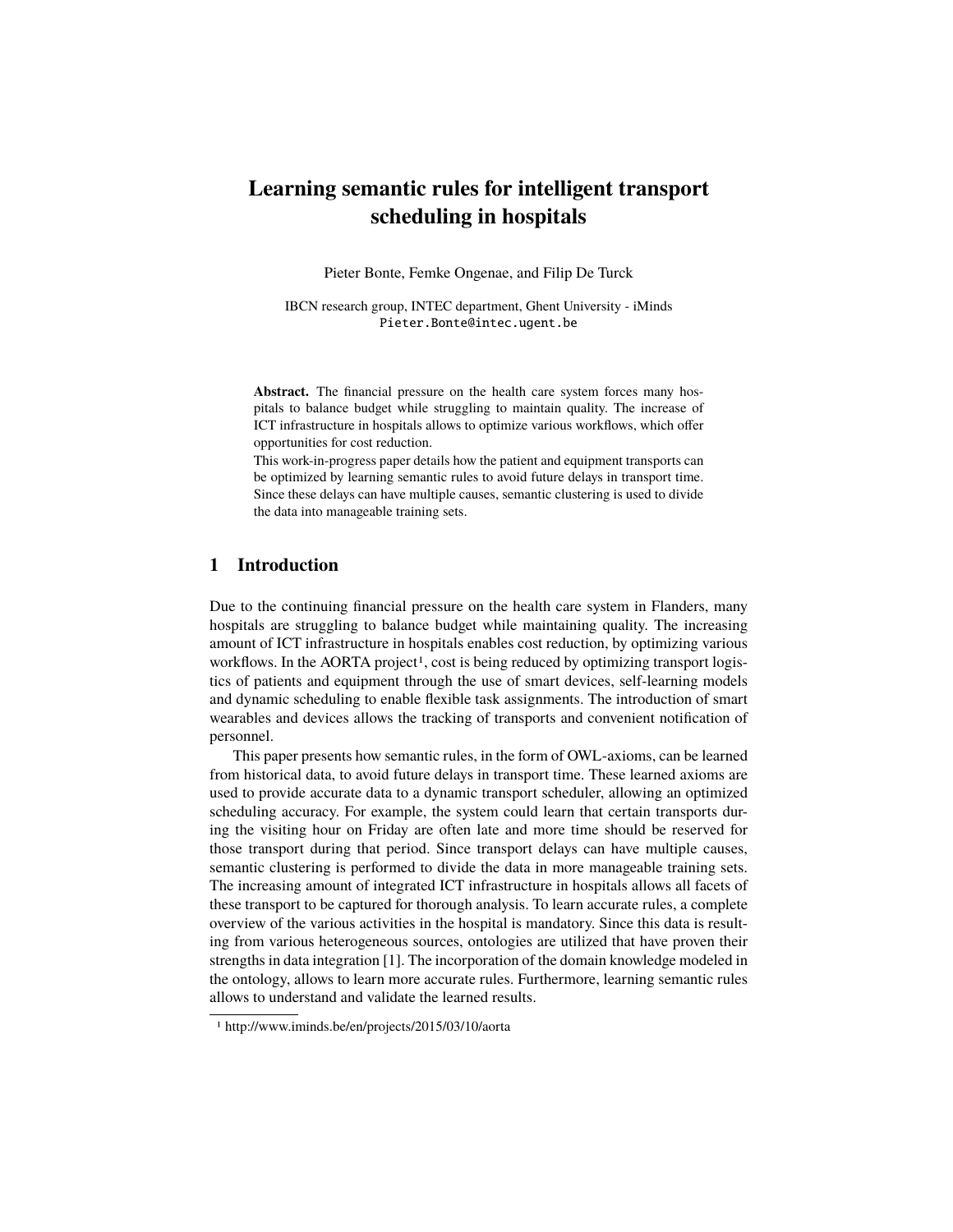# **2 Related Work**

### **2.1 Learning Rules**

Learning rules from semantic data can be accomplished through various methods. The most prevalent are association rule mining [8] and Inductive Logic Programming (ILP) [4]. ILP is able to learn rules as OWL-axioms and fully exploits the semantics describing the data. Incorporating this domain knowledge makes this method more accurate. Statistical relational learning is an extension of ILP that incorporates probabilistic data and can handle observations that may be missing, partially observed, or noisy [2]. However, since our data is not noisy or possible missing, ILP was used in this research.

DL-Learner [5] is an ILP framework for supervised learning in description logics and OWL. Its Class Expression Learning for Ontology Engineering (CELOE) algorithm [6] is a promising learning algorithm. It is a class expression learning algorithm for supervised machine learning that follows a generate and test methodology. This means that class expressions are generated and tested against the background knowledge to evaluate their relevance. Furthermore, no explicit features need to be defined, since the algorithms uses the structure of the ontology to select its features.

### **2.2 Semantic Similarity**

Clustering algorithms use a distance measure to have a notion of how similar two data points are. Traditional distance measures, such as the Euclidean measure, are not applicable to semantic data. Therefore, a semantic similarity measure is used to calculate the semantic distance (1−*semantic*\_*similarity*).

Semantic similarity measures defines a degree of closeness or separation of target objects [7]. Various semantic similarity measures exist, e.g. the Link Data Semantic Distance [10] uses the graph information in the RDF resources, however it cannot deal with literal values in the RDF data set.

The closest to our approach is the The Maedche and Zacharias (MZ) [9] similarity measure because it fully exploits the ontology structure. The MZ similarity differentiates three dimensions when comparing two semantic entities (i) the taxonomy similarity, (ii) the relation similarity and (iii) the attribute similarity. However, MZ does not take into account that some relations between instances hold more information than others.

### **3 Data set and Ontology**

Real data sets were received from two hospitals describing all transports and related information over a timespan of several months. A tailored ontology has been created to model all transport information. It describes the transports, the hospital layout, the patients, the personnel and their relations.

Based on the characteristics of the received data, a data set was generated to conduct our experiments on. For example, about 25% of the scheduled transports do not arrive on time. The relevant use cases, such as described in Section 5, were provided by the hospitals as well. An elaborate description and example of the ontology and the generated data set can be found on http://users.intec.ugent.be/pieter.bonte/aorta/ontology/.

2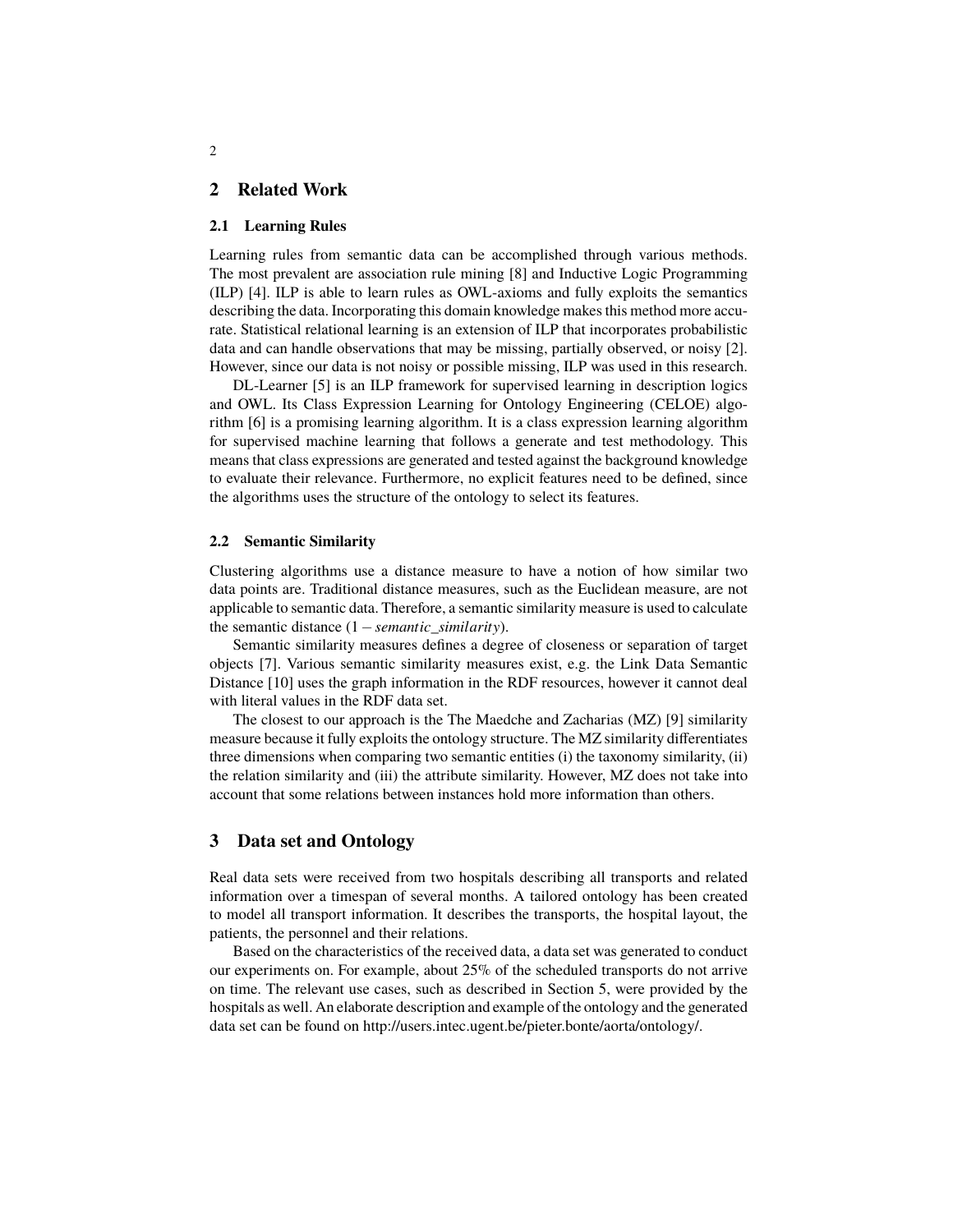

**Fig. 1.** The architecture of the designed AORTA platform

# **4 Architecture**

Figure 1 visualizes the conceptual architecture of the dynamic transport planning and execution platform that is currently being built within the AORTA project. Various components can be discerned:

- **Message Bus:** enables the communication between the various components.
- **Notification Manager:** allows the planning of new transports to be communicated and allocated to the staff.
- **Wearable devices:** allows to interact with multiple wearable devices. This enables to communicate personalized tasks and transport to the personnel.
- **Location Updates:** captures the location updates of the executed transports and positioning of personnel.
- **Log in Information:** captures where personnel is logged in and on which wearable device they are reachable.
- **Context Layer:** captures all context changes from the Message Bus and constructs a view on what is happening in the hospital. All knowledge is stored in a Triplestore, using an ontology for easy integration of the data arriving from various sources and incorporation of background knowledge.
- **Dynamic Scheduler:** incorporates sophisticated scheduling algorithms in order to plan the transports in a dynamic fashion. The algorithms receive their input data from the Context Layer, e.g., current location of the staff or average walking speed in particular hallways.
- **Rule Learner:** analyzes the data in the Context Layer and learns why certain transports were late. These learned rules are added to the context layer, enabling this knowledge to be taken into account when planning new transports. This allows the Context Layer to get a better grasp on what is going on in the hospital and provides the Dynamic Scheduler with more accurate input data.

The remainder of this paper focuses on the Rule Learner component.

# **5 Learning relevant rules**

The goal of the rule learner, is to learn why certain transports were delayed and use this information to optimize future transport scheduling. Examples of why a transport might be late and their possible learned rules include:

**–** Popular visiting hours: transports taking place during the visitor hours on Friday or during the weekends have a considerable chance of delay.  $Later Transport_1 \equiv executedAtDay some (\{Friday\})$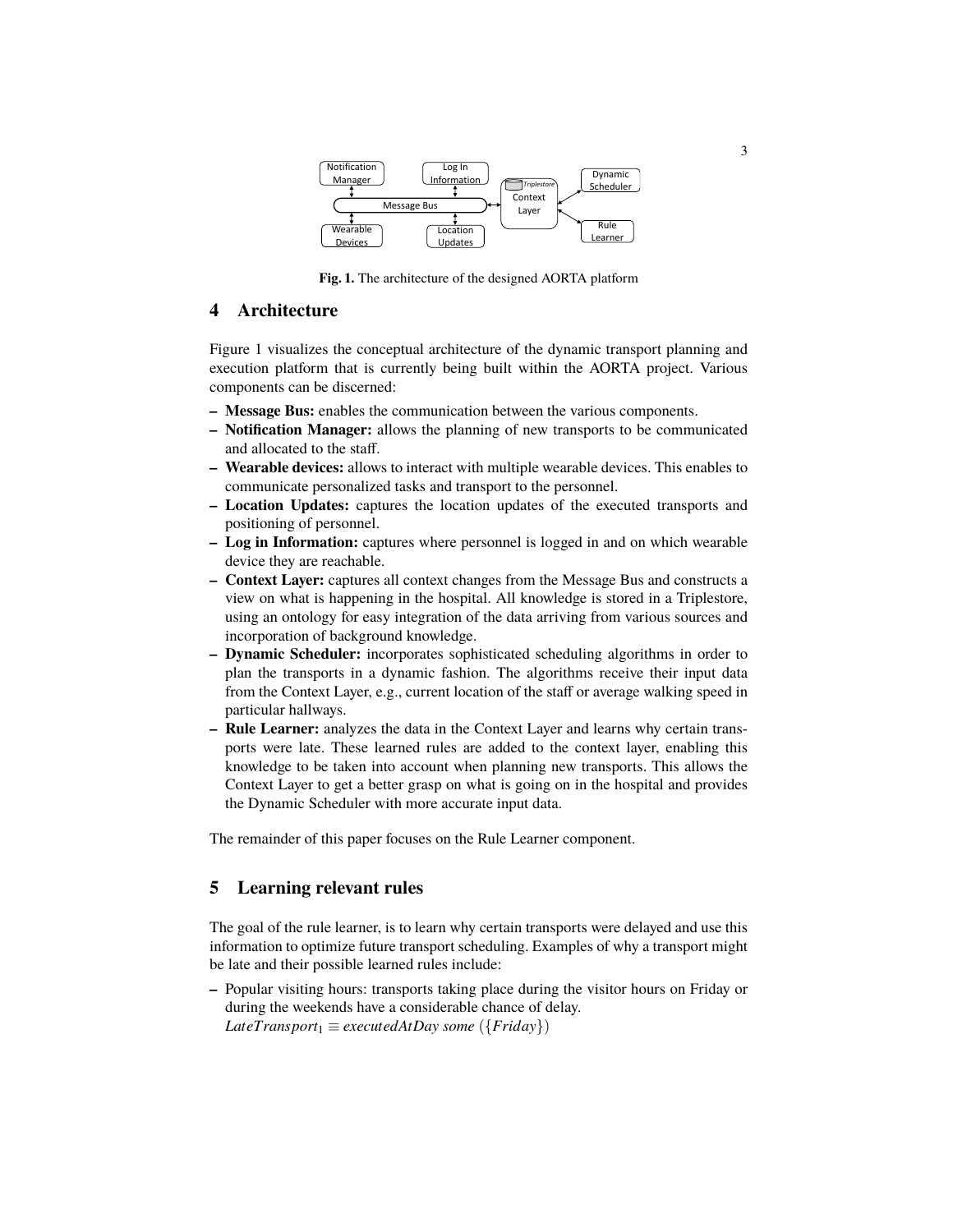**–** Busy passages: transports that use busy passages, such as a very busy elevator, are often late and thus should be avoided on busy moments or more time should be planned when taking this route.

*LateTransport*<sup>2</sup> ≡ *hasRoute some* (*hasSegment some* ({*BusyElevator*}))

**–** Personalized transport times: not all staff members are able to do the transports in the same amount of time.

 $Later Transports \equiv executedBy some (\{SlowNurse\})$ 

The CELOE algorithm from DL-Learner was utilized to discover hidden axioms, such as those mentioned above, from the knowledge base. Once the rules are found with a reasonable accuracy, they are added to the *Context Layer*, so they can be taken into consideration when scheduling future transports.

#### **5.1 Obstacles**

Two obstacles occurred when learning expressions with the CELOE algorithm:

As one can assume, there are various possible explanations why a set of transports were late. The CELOE algorithm should thus result in a Class expression containing multiple unifications to cover all possibilities. However, CELOE gives by design priority to shorter expressions. It thus has difficulties to capture all the causes, even after finetuning its parameters. To resolve this matter, we performed semantic clustering on the set of late transports. Each resulting cluster then captures one of the possible causes of the delay. If a detected cluster is sufficient large and represent a subset of data, it is fed to CELOE separately to find a suitable explanation. These explanation are merged afterward. The clustering of semantic data is further discussed in Section 5.2.

Furthermore, learning causes such as in the first example (visitor hours on Friday are busy) require a notion of time. However, days of the week or interesting periods, e.g., vacations, are difficult to derive from the dateTimeStamp data type by the CELOE algorithm. Therefore, we extended our semantic model with various concepts and individuals to incorporate more knowledge about the time points at which the transport was planned and eventually executed. For example, the day of the week, the period of the day (morning, noon, etc.) and the shifts of the staff are modeled.

#### **5.2 Semantic Clustering**

**Calculating the semantic distance:** Compared to the MZ similarity measure, we propose a semantic similarity measure that takes into account that some relations between certain individuals might hold more information than others. Comparable to Term Frequency-Inverse Document Frequency (TF-IDF), which reflects how important a word is to a document in a collection, some relations from one individual to another, are more important to identify the similarity between two instances in a semantic knowledge base. Since clustering takes place on the subset of transport data that were late, relations to more frequently occurring individuals might hold more information. For example, referring back to the first example, executedOnDay relationships to Friday occur more frequently in the data set of late transports than other days. As such, the executedOnDay relationships to Friday should get more weight. Formally, this means that when two

4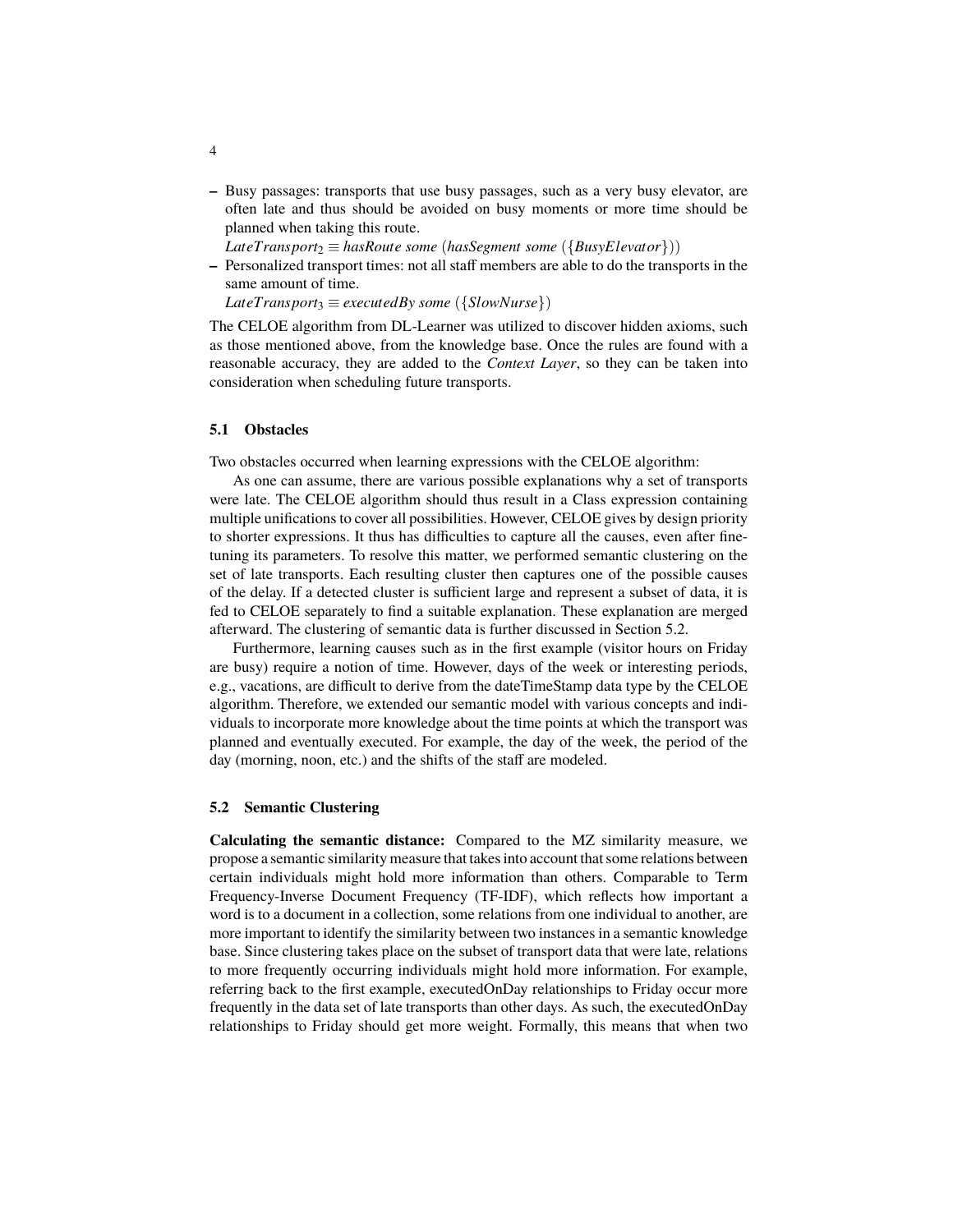individuals have the same relation to a third individual (of type  $C$ ) which is more frequently referred to than other individuals of type *C*, extra weight is added to the similarity of this relation. The similarity can be measured as:

$$
PBSim(i, j) = \sum \frac{taxSim(i, j) + relSim(i, j) + attSim(i, j)}{3}
$$

The calculation of taxonomy (taxSim) and attribute similarity (attSim) is similar to those proposed by the MZ measure. The relational similarity is further elaborated upon. To explain this similarity some additional functions and terminalogy are introduced.  $D =$  document describing all Classes (C), Relations (Rel) and Individuals (Inds).

$$
linkFreq(x) = |\{(s, p, x) | (s, p, x) \in D, p \in Rel, s, x \in Inds\}|
$$
  
\n
$$
typeFreq(x) = |\{(s, p, y) | (s, p, y) \in D, p \in Rel, s, x, y \in Inds, C(x) = C(y)\}|
$$
  
\ndistinctTypeFreq(x) =  $|\{y | x, y \in Inds, C(x) = C(y)\}|$   
\n
$$
R(x) = \{p | (x, p, y) \in D, p \in Rel, x, y \in Inds\}
$$
  
\n
$$
ER(x, q) = \{y | (x, q, y) \in D, q \in Rel, x, y \in Inds\}
$$

The similarity itself can be defined as  $min(1, rSim(i, i))$ :

$$
rSim(i, j) = \begin{cases} \sum_{r \in R(i), r \in R(j)} \sum_{e \in ER(i,r)} \frac{linkFreq(e)*distinctTypeFreq(e)}{typeFreq(e)} & \text{if } e \in ER(j,r) \\ \sum_{r \in R(i), r \in R(j)} \sum_{e \in ER(i,r)} PBSim(e, ER(j,r) & \text{otherwise} \end{cases}
$$

It gives more weight to relations to individuals that occur more often than others.

**Clustering semantic data:** To cluster the data in more managable subset, the K-Means clustering algorithm is utilized. It calculates centroids to compute to which cluster the various data points belong to. In the original algorithm, the centroid is an averaged vector of all the data points in that cluster. Since there are no vectorized data points in our cluster, this is not possible. Therefore, a mean individual is calculated for each cluster and used as centroid, similar to the mean schema proposed by Fleischhacker et al. [3]. The type of the centroid is based on the most occurring type of individuals in the cluster. When no consensus can be made, the class hierarchy is taken into account. The most occurring attributes are selected, while the specific value of the literals can be averaged over the occurring values. When selecting the relations, the relations occurring with more than half of the individuals in the cluster are added.

## **6 Results**

A data set was generated reflecting the characteristics of a real hospital setting. Various reasons why the transport is late are integrated in the data over various clusters. Since DL-Learner can only discover one of the reason with an accuracy of 80.46%, and a F-measure of 41.77%, clustering was performed. The K-Means algorithm is utilized to compare the MZ similarity measure and our own PB similarity. Table 1 shows the clustering precision and recall and the accuracy (DL-Acc) and F-measure (DL-F) retrieved from DL-learner on the clusters. The precision is calculated as  $\frac{TP}{TP+FP}$  and the recall as  $\frac{TP}{TP+FN}$ . With the true positives (TP), false positives (FP) and false negatives (FN) defines as follows: